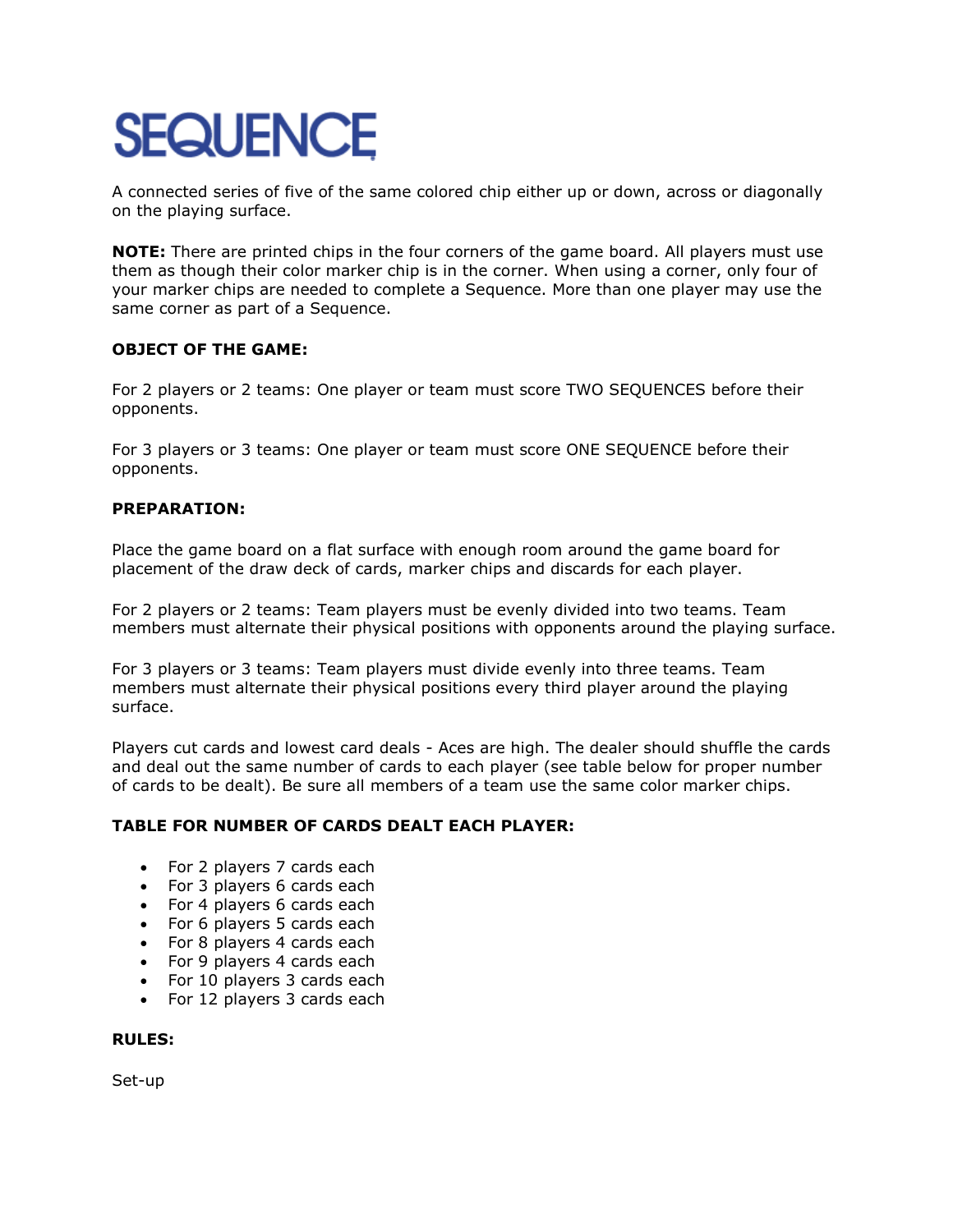Beginning with the player to the left of the dealer and moving in a clockwise direction, each player selects a card of their choice from their hand and places it face up on a discard pile (players should start their own discard pile in front of them visible to all other players) and then places one of their marker chips on the matching card on the game board. Each card is pictured twice on the game board. Jacks do not appear on the game board. A player can play on either one of the card spaces as long as it is not already covered by another marker chip. Once a marker chip has been played, it cannot be removed by an opponent except when using a one-eyed Jack as explained below.

#### The Jacks

There are 8 Jacks in the card deck. The 4 Jacks with TWO EYES are wild. To play a two-eyed Jack, place it on your discard pile and place one of your marker chips on any open space on the game board. The 4 jacks with ONE EYE are anti-wild. To play a one-eyed Jack, place it on your discard pile and remove one marker chip from the game board belonging to your opponent. That completes your turn. You cannot place one of your marker chips on that same space during this turn. You cannot remove a marker chip that is already part of a completed SEQUENCE. Once a SEQUENCE is achieved by a player or a team, it cannot be broken. You may play either one of the Jacks whenever they work best for your strategy, during your turn.

#### Dead Card

If you hold a card in your hand which does not have an open space on the game board because both spaces representing that card are covered by a marker chip, you are holding a DEAD CARD and you may turn it in for a new card. When it is your turn, place the dead card on your discard pile, announce that you are turning in a Dead Card and take a replacement card (one card per turn). You then proceed to play your normal turn.

#### Loss of Card

Once you have taken your turn and placed your marker chip on the game board, you must take a card from the draw deck. If you fail to take a card before the next player makes a move AND takes his/her card, you lose the right to take a card and you must finish the game with less cards than the other players - a disadvantage.

#### Table Talk

There must be no table talk or coaching team members. If a teammate says anything that alerts a fellow teammate to the fact that they are about to do something that they shouldn't, every member of that team must forfeit one card of their choice from their hand placing it on their discard pile.

When the draw deck becomes depleted during play, all discard piles are shuffled together to create a new draw deck.

Play continues in a clockwise direction until one player or team scores the required number of SEQUENCES, at which point that player or team wins the game. If you are playing the game which requires two SEQUENCES to win, you may use any one of the spaces from your first SEQUENCE as part of your second.